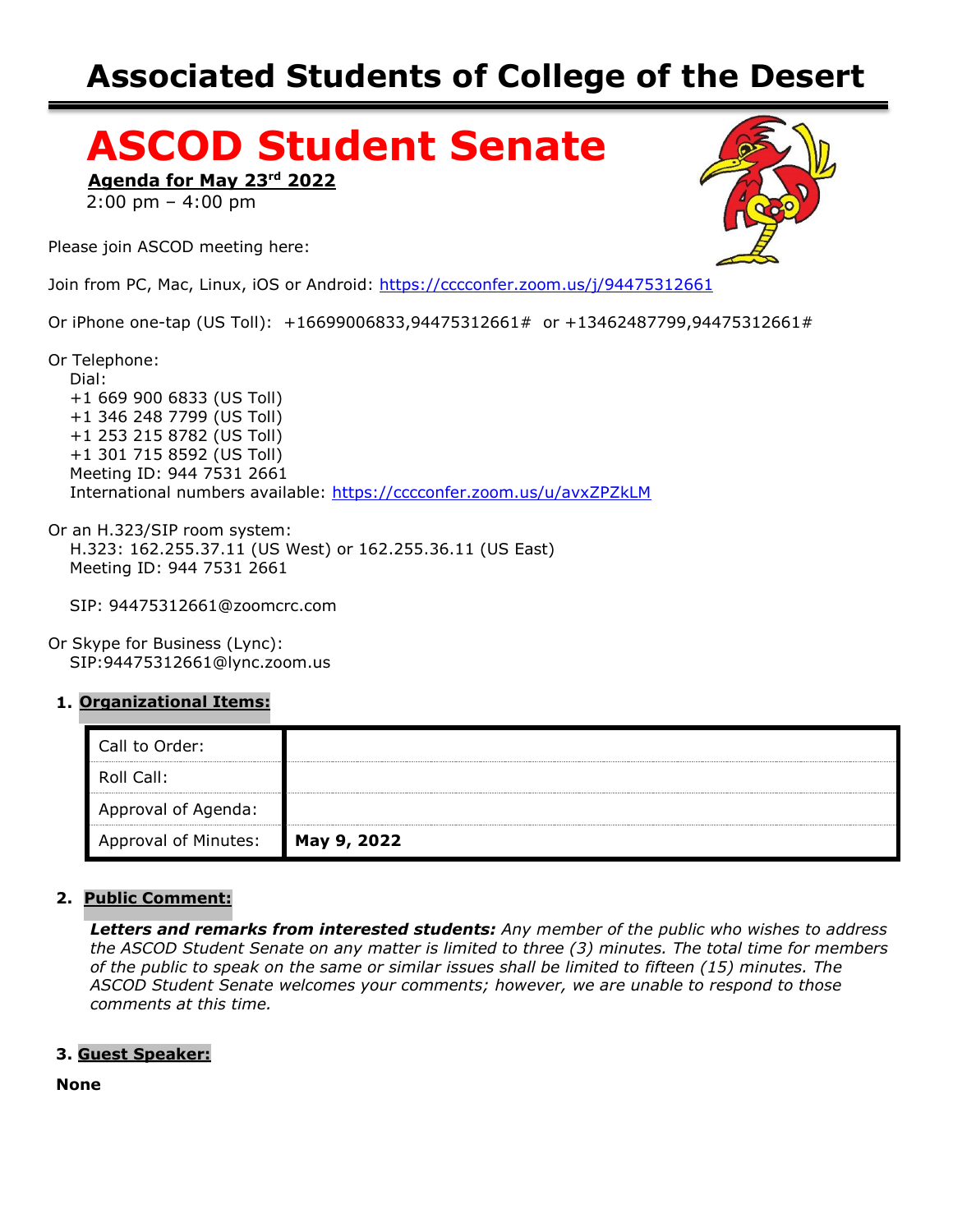#### **4. COVID Updates:**

**Reports: 5.**(3 minutes each)

ASCOD President ASCOD Vice President ASCOD Executive Officers ASCOD Student Trustee ASCOD Senators ASCOD Advisor

#### **6. Action Items:**

**Consent Items:** *These items are intended to be routine and non-controversial. They will be acted upon by the Student Senate at one time without discussion. Any member of the Student Senate or any COD student may request that any item be removed from this section for discussion.*

**None**

**Unfinished Business: None**

**New Business: None**

#### **7. Information / Discussion Items:**

**7.1 Elections:** The ASCOD Student Senate will discuss election results.

#### **Committee and Taskforce Reports: 8. (30 Minutes)**

#### **ASCOD STANDING COMMITTEES**

| 8.1 Budget and Finance:                                  | <b>8.2 Executive Council:</b>                           |
|----------------------------------------------------------|---------------------------------------------------------|
| <b>Chair:</b> Ariana Muniz                               | <b>Chair:</b> Amaris Guzman                             |
| Members: Allen Pahl, Ce Cuauhtli Mojarro                 | <b>Members:</b> Executive Officers                      |
| <b>8.3 Constitution and Bylaws:</b>                      | <b>8.4 Governmental Relations:</b>                      |
| Temp Chair: Ariana Muniz                                 | <b>Chair: Allen Pahl</b>                                |
| <b>Members:</b> Christopher Caliva                       | <b>Members:</b> Ariana Muniz, Christopher Caliva        |
| 8.5 Equity and Diversity:                                | <b>8.6 Public Relations:</b>                            |
| Temp Chair: Bernice Vaca-Espinoza                        | <b>Chair:</b>                                           |
| Members: Ce Cuauhtli Mojarro, Amaris Guzman              | Members: Allen Pahl, Ce Cuauhtli Mojarro, Samuel Wagner |
| 8.7 Events:                                              | <b>8.8 Elections Committee:</b>                         |
| <b>Chair:</b> Amaris Guzman                              | <b>Temp Chair: Ireland Olson</b>                        |
| <b>Members:</b> Allen Pahl, Ireland Olson, Samuel Wagner | <b>Members:</b> Ce Cuauhtli Mojarro                     |

#### **COD STANDING COMMITTEES**

| 8.9 Information Systems and Technology:   | 8.10 College Planning Council (CPC):        |
|-------------------------------------------|---------------------------------------------|
| Christopher Caliva                        | Ireland Olson, Amaris Guzman                |
| 8.11 Assessment of Planning and Outcomes: | 8.12 Outreach/Training (CPC Sub-Committee): |
| Allen Pahl                                | Ce Cuauhtli Mojarro                         |
| 8.13 Bookstore Advisory Committee:        | 8.14 Budget Sub-Committee:                  |
| Amaris Guzman                             | Ariana Muniz                                |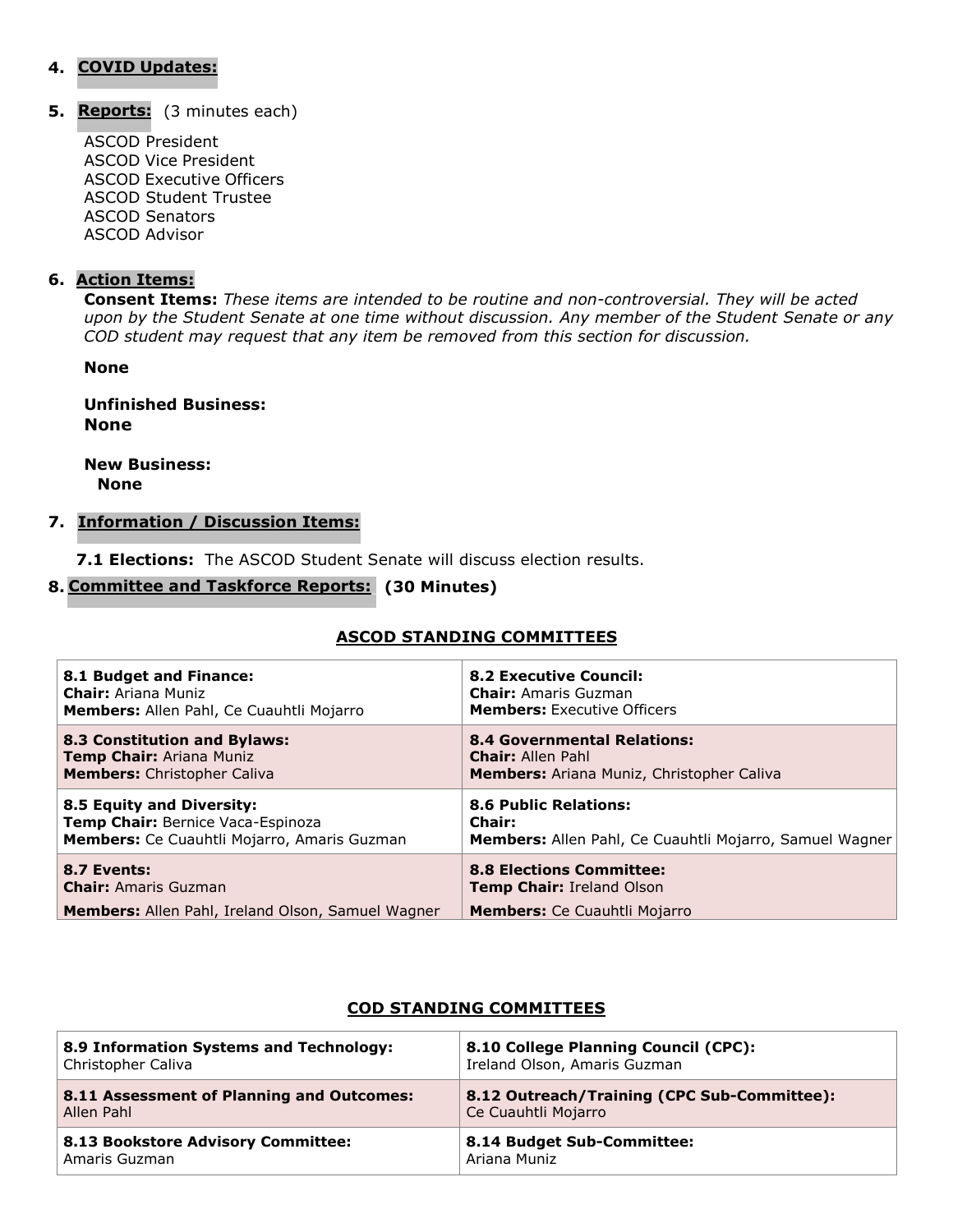| 8.15 Citizens' Bond Oversight Committee:                                                                    | 8.16 Equity Committee:                                                                                  |
|-------------------------------------------------------------------------------------------------------------|---------------------------------------------------------------------------------------------------------|
| Ariana Muniz                                                                                                | Christopher Caliva                                                                                      |
| 8.17 Data Evaluation Sub-Committee                                                                          | 8.18 Enrollment Management Committee:                                                                   |
| Allen Pahl                                                                                                  | Ariana Muniz                                                                                            |
| 8.19 Facilities Advisory Committee: Diversity<br>Council:<br>Allen Pahl                                     | <b>8.20 Food Services Advisory Committee:</b><br>Ireland Olson, Ariana Muniz, Allen Pahl, Samuel Wagner |
| 8.21: Sustainability Council:                                                                               | 8.22 Safety Committee:                                                                                  |
| Co-Chair: Bernice Vaca-Espinoza                                                                             | Amaris Guzman                                                                                           |
| 8.23 EOPS/CARE and Foster Youth Advisory                                                                    | 8.24 Matriculation/SSSP Advisory Committee:                                                             |
| <b>Committee:</b>                                                                                           | Christopher Caliva                                                                                      |
| 8.25 Diversity Committee:                                                                                   | 8.26 Transfer Advisory Committee:<br>Christopher Caliva                                                 |
| 8.27 Guided Pathways:<br>Pillar 1: Pillar 2: Pillar 3: Pillar 4:<br>Ce Cuauhtli Mojarro, Christopher Caliva | 8.28 Academic Calendar Committee:<br>Ariana Muniz                                                       |
| 8.29 Catalog Advisory:                                                                                      | 8.30 Professional Development Committee:                                                                |
| <b>Treland Olson</b>                                                                                        | Ce Cuauhtli Mojarro                                                                                     |

#### **COD ACADEMIC SENATE COMMITTEES**

| 8.31 Educational Technologies and Distance Ed: | <b>8.32 Educational Policies and Practices:</b> |
|------------------------------------------------|-------------------------------------------------|
| Bernice Vaca-Espinoza                          | Bernice Vaca-Espinoza                           |
| 8.33 Full Academic Senate:                     | 8.34 Curriculum Committee:                      |

## **ASCOD AD-HOC COMMITTEES**

#### **COD WORKGROUPS**

| 8.37 LGBTQIA+ Taskforce: |  |
|--------------------------|--|
| Allen Pahl               |  |